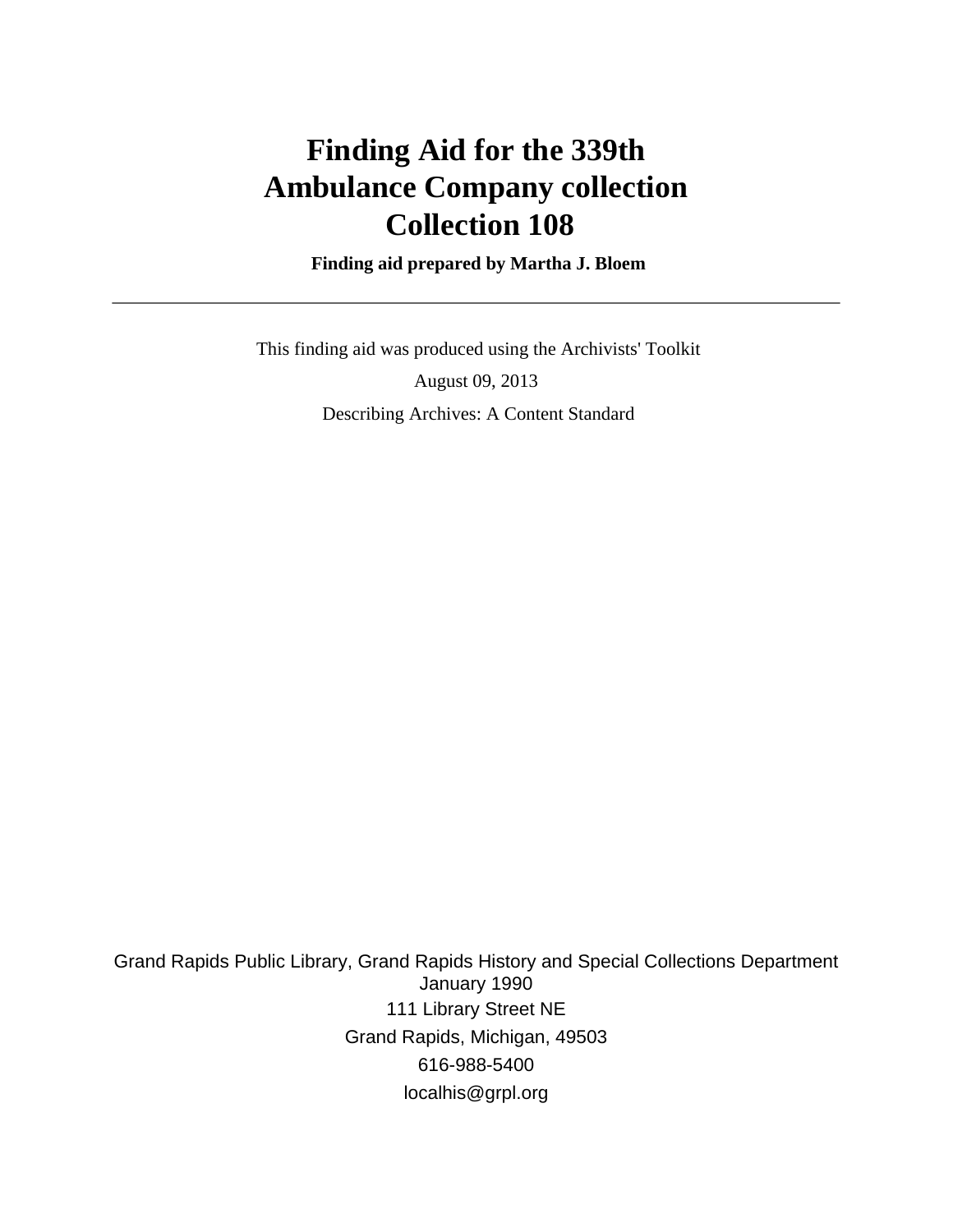# **Table of Contents**

 $\overline{\phantom{a}}$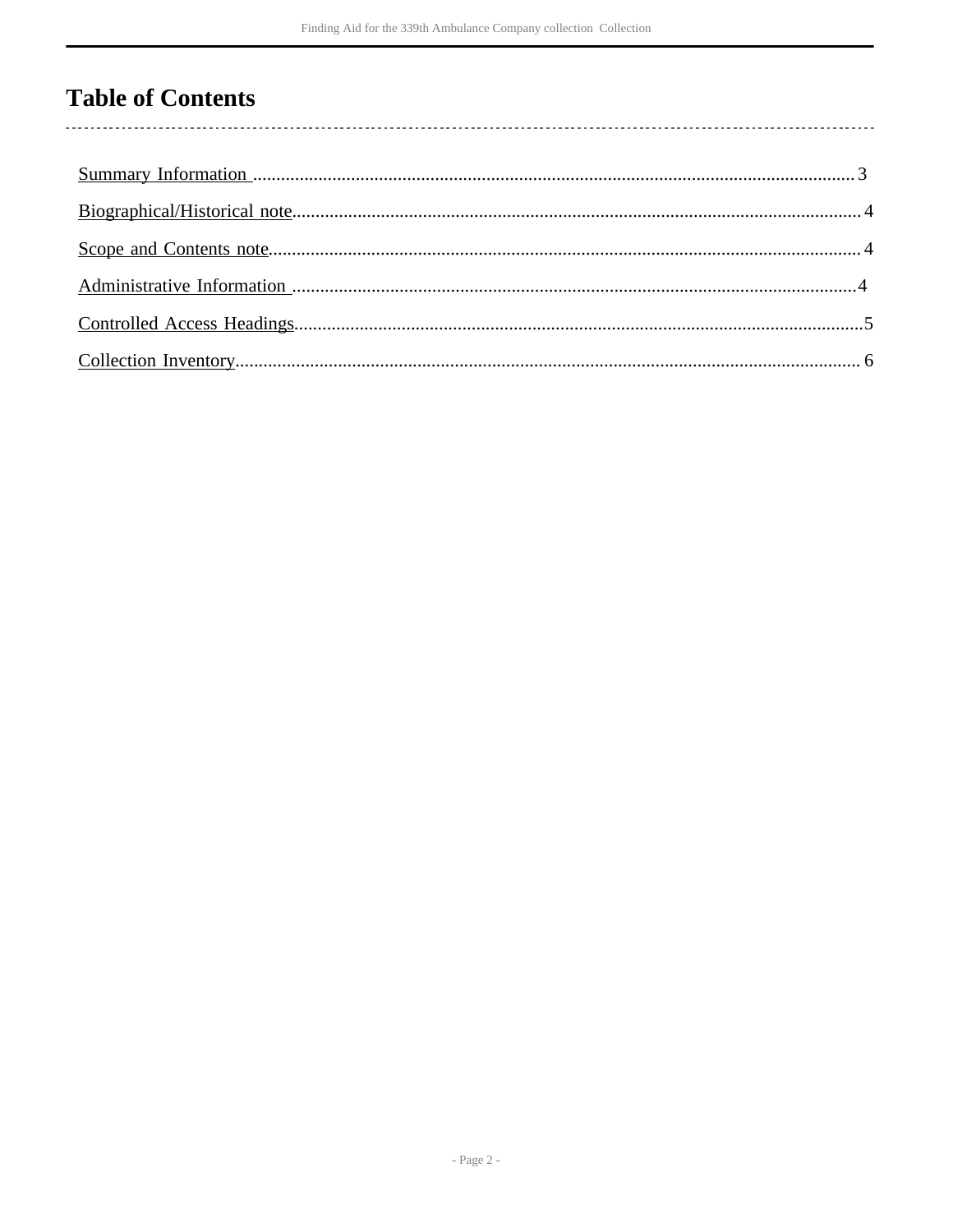# <span id="page-2-0"></span>**Summary Information**

| <b>Repository</b> | Grand Rapids Public Library, Grand Rapids History and Special<br><b>Collections Department</b>                                                                                                                                                                                                                                                                                                                                                                                                                                                                                                                                                                                                                                                                                                                                                                               |
|-------------------|------------------------------------------------------------------------------------------------------------------------------------------------------------------------------------------------------------------------------------------------------------------------------------------------------------------------------------------------------------------------------------------------------------------------------------------------------------------------------------------------------------------------------------------------------------------------------------------------------------------------------------------------------------------------------------------------------------------------------------------------------------------------------------------------------------------------------------------------------------------------------|
| <b>Creator</b>    | United States. Army. Ambulance Company, 339th.                                                                                                                                                                                                                                                                                                                                                                                                                                                                                                                                                                                                                                                                                                                                                                                                                               |
| <b>Creator</b>    | 339th Ambulance Company Reunion Organization.                                                                                                                                                                                                                                                                                                                                                                                                                                                                                                                                                                                                                                                                                                                                                                                                                                |
| <b>Title</b>      | 339th Ambulance Company collection                                                                                                                                                                                                                                                                                                                                                                                                                                                                                                                                                                                                                                                                                                                                                                                                                                           |
| Date [inclusive]  | 1917-1988, n.d.                                                                                                                                                                                                                                                                                                                                                                                                                                                                                                                                                                                                                                                                                                                                                                                                                                                              |
| <b>Extent</b>     | 5.7 Linear feet Seven boxes                                                                                                                                                                                                                                                                                                                                                                                                                                                                                                                                                                                                                                                                                                                                                                                                                                                  |
| Language          | English                                                                                                                                                                                                                                                                                                                                                                                                                                                                                                                                                                                                                                                                                                                                                                                                                                                                      |
| <b>Abstract</b>   | The 339th Ambulance Co. served in France during World War I. The<br>collection documents the history of the company during World War I,<br>from their formation in Grand Rapids as Red Cross Ambulance Unit No.<br>15, through Camp Custer as 339th Ambulance Co., and to France for<br>active duty, 1917-19. In 1938 the group held a formal reunion and decided<br>to continue meeting on a yearly basis thereafter. The collection contains<br>scrapbooks, reunion announcements, correspondence, photographs and<br>postcards. Of special interest are two taped interviews, with Vernie Zahm,<br>1980, and Elmo "Red" Nobles, 1988. The interviews contain recollections<br>of their military service and the diaries recount the day to day experience<br>during the war. A volume, "Sir the Company is Formed," gives brief<br>biographies of the men in the company. |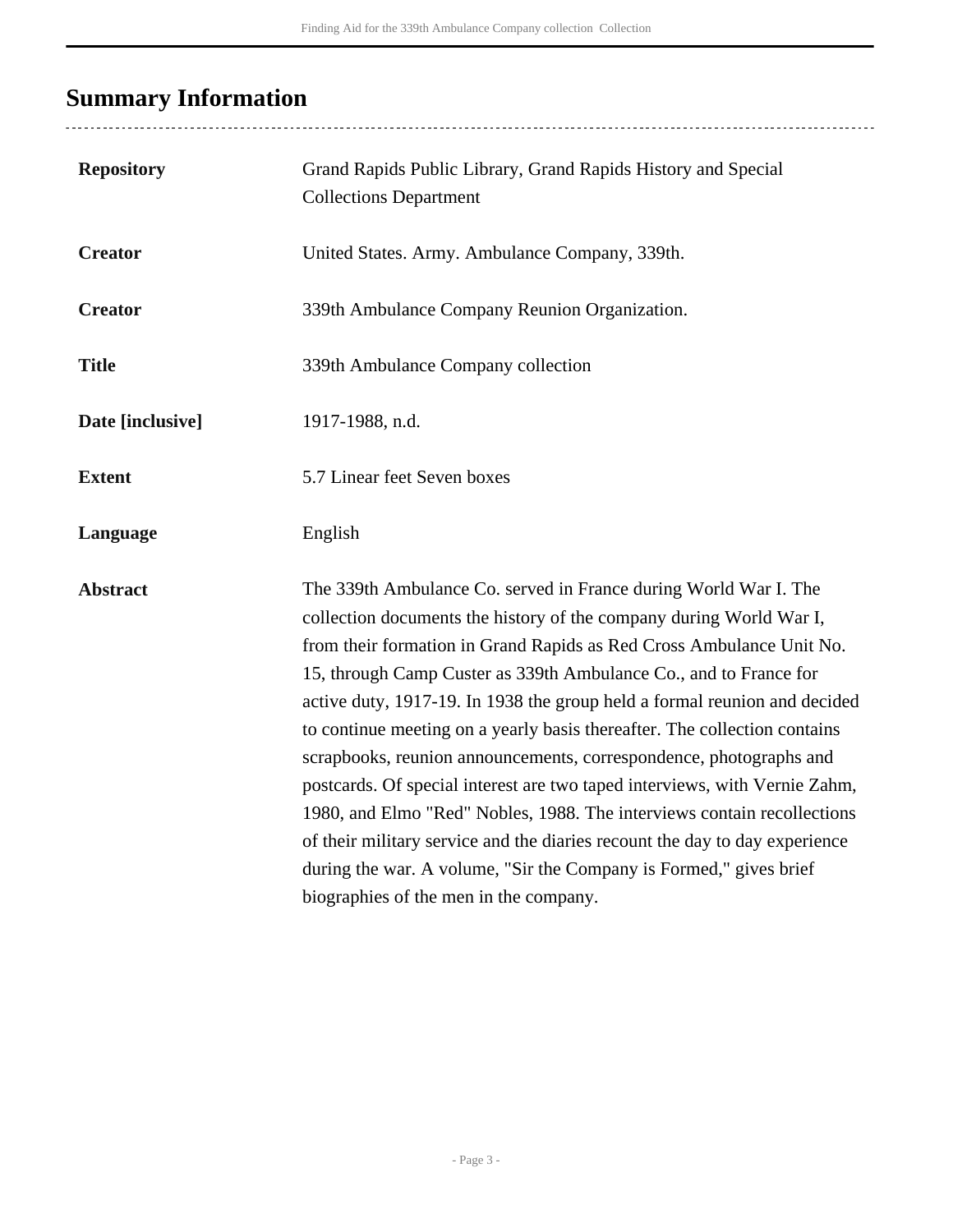## <span id="page-3-0"></span>**Biographical/Historical note**

Red Cross Ambulance Unit Number 15 was formed June 29, 1917, by Dr. Thomas D. Gordon and was made up of mainly Grand Rapids men. The unit assembled in Grand Rapids every Monday and Wednesday for drills, and remained in Grand Rapids until October 2, 1917, when the group transferred to Camp Custer in Battle Creek, Michigan. The 339th Ambulance Company remained at Camp Custer for several months before moving on to the war in France. The 339th spent several months in France, moving from place to place, but did not see any of the front line duty. They were 30 miles from the front when the armistice was signed November 11, 1918. The unit initially set out to return to Grand Rapids in January 1919, but an order sent them back towards general headquarters at Chaumont. The company remained at the village of Marac on the Suize River for a approximately a month before receiving orders to return home, traveling on S.S. Zeppelin arriving in New York April 1919.

### <span id="page-3-1"></span>**Scope and Contents note**

The collection was originally arranged by name of the individual gathering the material. This arrangement has been retained as much as possible. These people are Leonard "Deac" Ellis, (11 February 1892 - 25 May 1979); James Ten Broek (8 September 1892 - ?); Gerald LaBelle (10 October 1899 - 30 July 1979) and Vernie Zahm (2 November 1891 - 23 August 1982). The collection contains diaries, memorabilia, newsletters, news clippings, correspondence and taped interviews. The collection also contains photographs, 1918-66, which present a variety of images from World War I at Camp Custer and in France and the annual reunions. Some of the negatives have been matched to photos within the collection, others are arranged by description. Also in the collection is a series of postcards, ca.1917-19, n.d., with images of France and the U.S. during WWI. The scrapbook series contains news clippings of WWI and reunion memorabilia.

### <span id="page-3-2"></span>**Administrative Information**

#### **Publication Information**

Grand Rapids Public Library, Grand Rapids History and Special Collections Department January 1990

#### **Immediate Source of Acquisition note**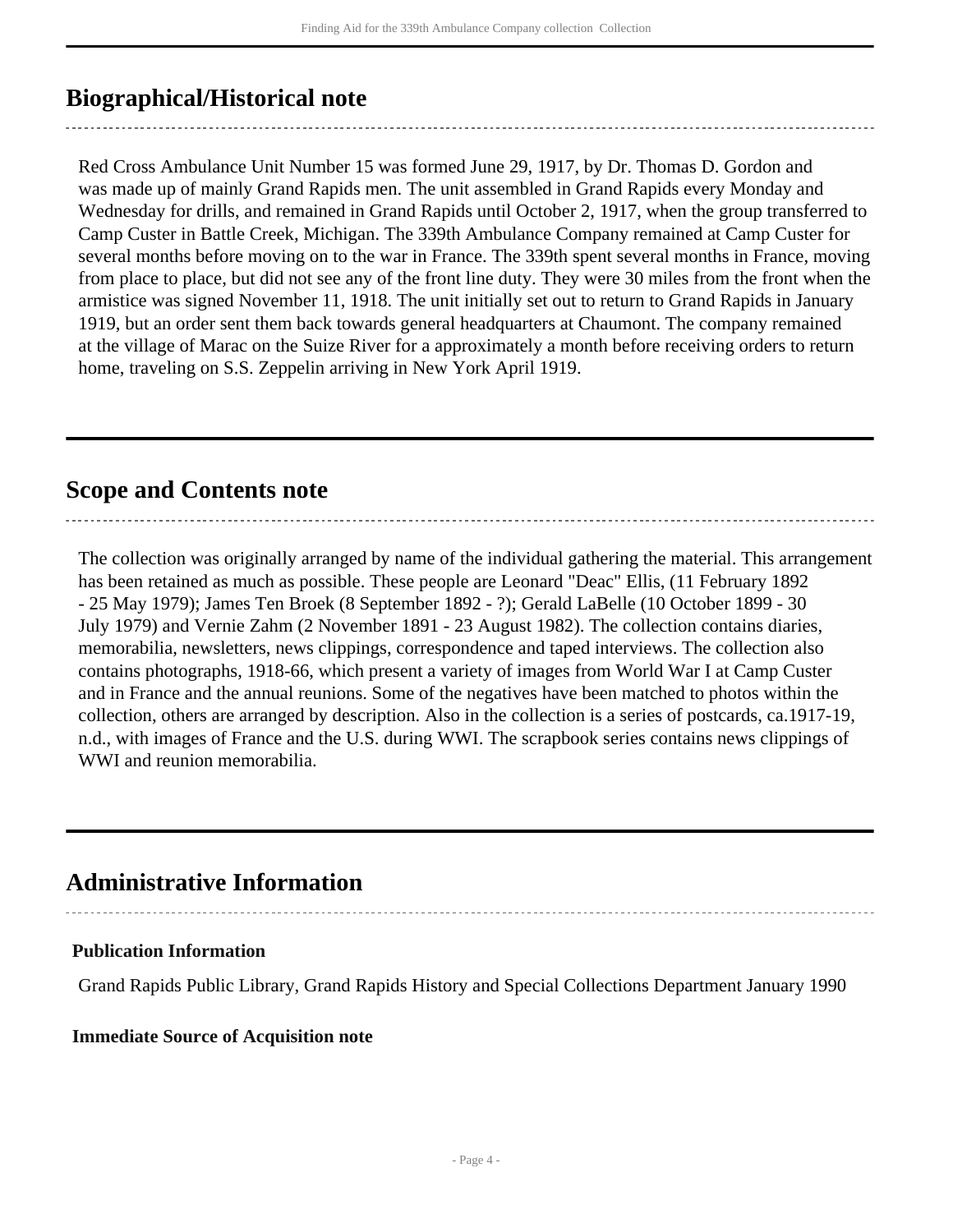339th Ambulance Company Reunion Organization, no accession number

# <span id="page-4-0"></span>**Controlled Access Headings**

. . . . . . . 

#### **Genre(s)**

• personal papers

#### **Geographic Name(s)**

• Grand Rapids (Mich.) -- History

#### **Subject(s)**

- World War, 1914-1918 -- France
- World War, 1914-1918 -- Medical care
- World War, 1914-1918 -- Regimental histories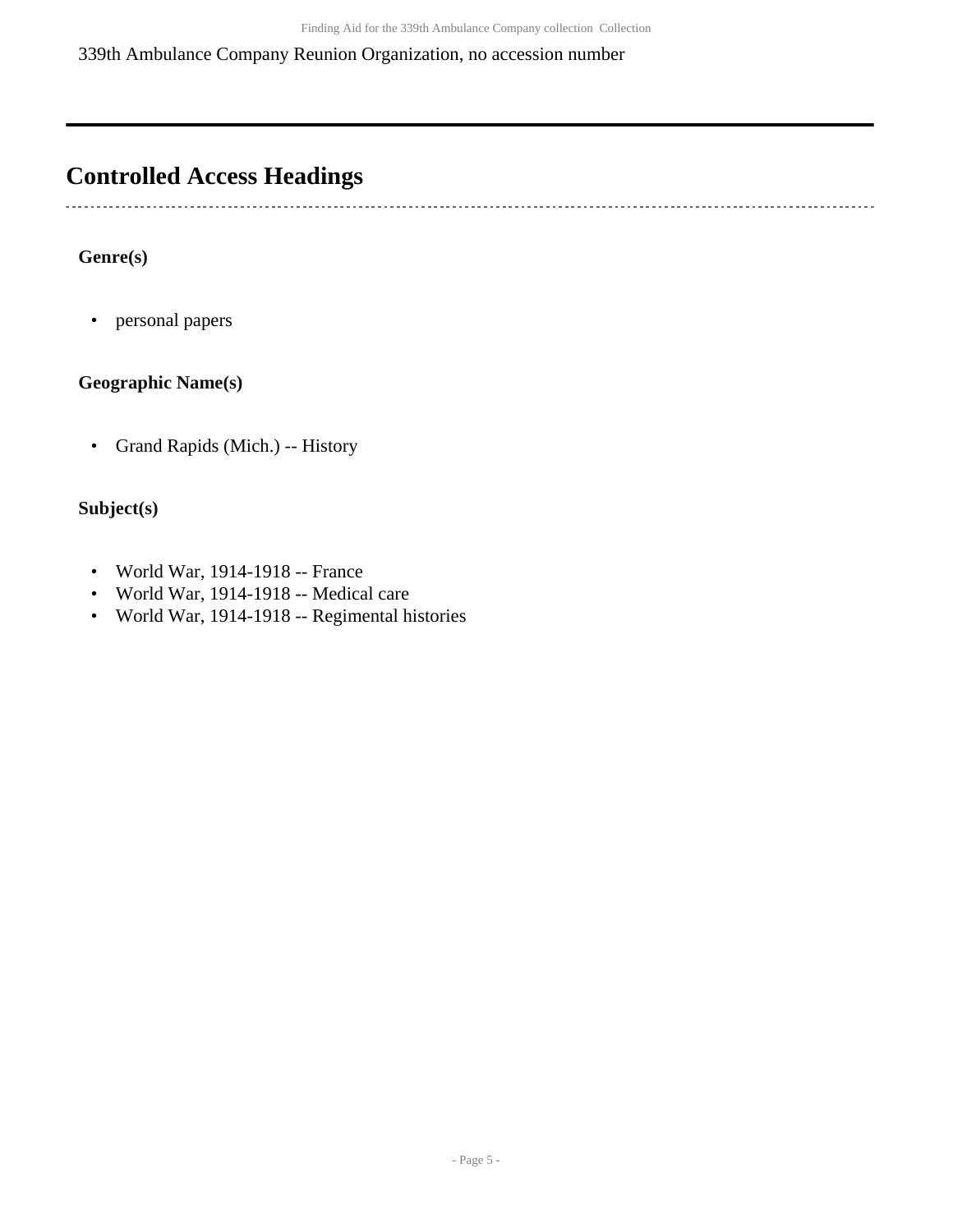# <span id="page-5-0"></span>**Collection Inventory**

| <b>Ellis Papers</b>                                              |                |                |
|------------------------------------------------------------------|----------------|----------------|
|                                                                  | <b>Box</b>     | Folder         |
| Mobilization orders, 1917, n.d.                                  | $\mathbf{1}$   | $\mathbf{1}$   |
| Diary of John L. Jones and reorganization minutes, 1918-19, 1938 | $\mathbf{1}$   | $\overline{2}$ |
|                                                                  | <b>Box</b>     | <b>Volume</b>  |
| Diary of V. Lawrence Jones, 1918-19                              | $\overline{4}$ | 3              |
|                                                                  | <b>Box</b>     | Folder         |
| Souvenir album, Lyon, France, ca. 1919                           | $\overline{4}$ | $\overline{4}$ |
| Souvenir album, Paris, France, ca. 1919                          | $\overline{4}$ | 5              |
| Oversize postcards, Sancerre, France, ca. 1919                   | $\mathbf{1}$   | 3              |
| Newsletters, 1939-46                                             | $\overline{2}$ | $\overline{7}$ |
| Newsletters, 1947-76                                             | $\overline{2}$ | 8              |
| Reunion announcements, 1954-62                                   | 6              | 3              |
| Checking account statement and miscellaneous receipts, 1963-65   | $\mathbf{1}$   | $\overline{4}$ |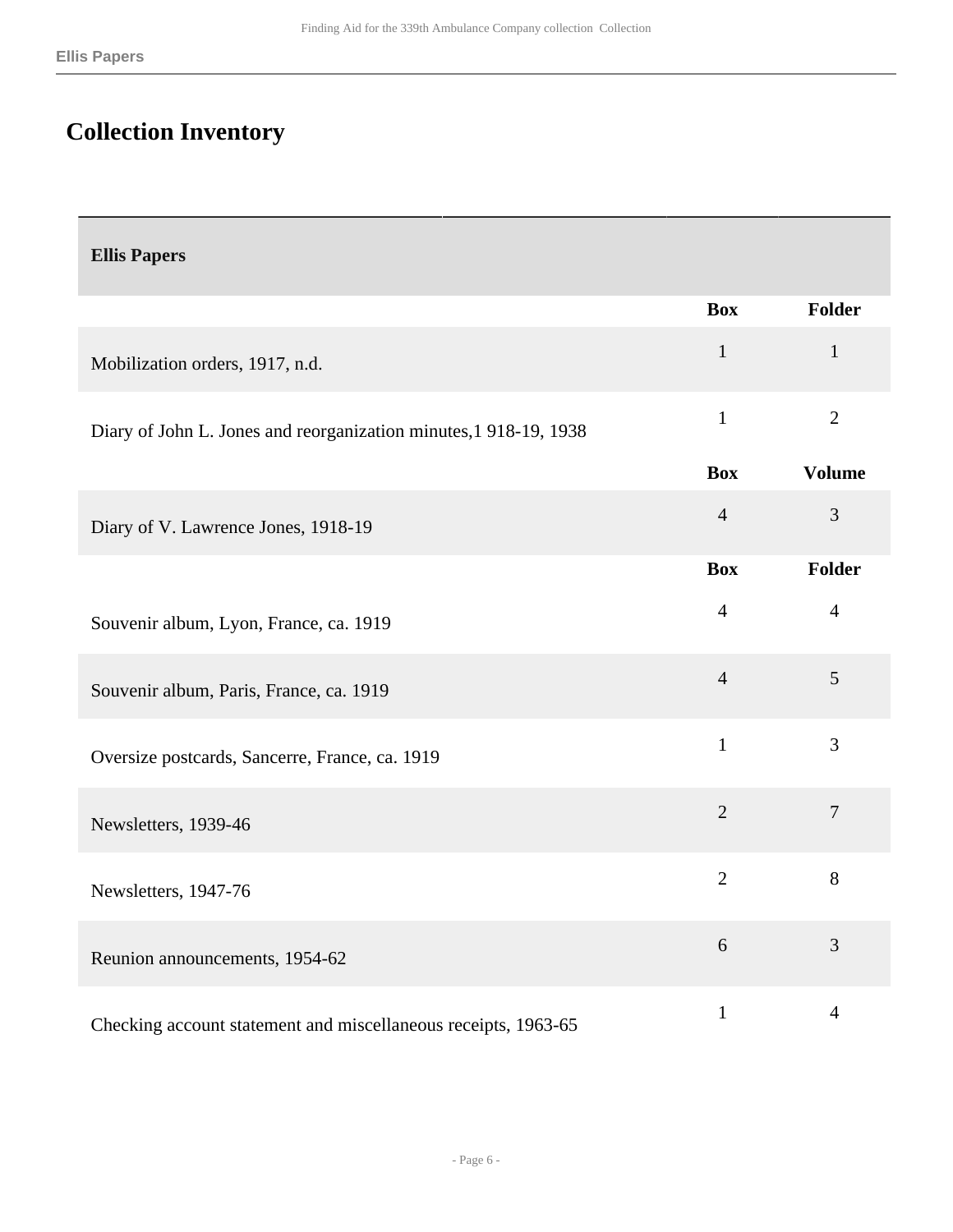| Checking account statements, 1963-66                                              | $\mathbf{1}$   | 5              |
|-----------------------------------------------------------------------------------|----------------|----------------|
| Constitution, n.d.                                                                | $\mathbf{1}$   | 6              |
|                                                                                   | <b>Box</b>     | <b>Volume</b>  |
| Sir - the Company is Formed. n.d.                                                 | $\overline{4}$ | $6\,$          |
| <b>Tenbroek Papers</b>                                                            |                |                |
|                                                                                   | <b>Box</b>     | Folder         |
| Manual, "Defense Measures Against Gas Attacks", 1917                              | $\mathbf{1}$   | $\overline{7}$ |
|                                                                                   | <b>Box</b>     | <b>Volume</b>  |
| Diary of Harry Risendorph, 1917-18                                                | $\overline{4}$ | $\mathbf{1}$   |
|                                                                                   | <b>Box</b>     | Folder         |
| Metal plate, instructions for maintenance of Hispano Suiza Ambulance, ca.<br>1919 | $\mathbf{1}$   | 8              |
| Diary, 1918-19                                                                    | $\overline{2}$ | 9              |
| Memo of orders for debarking S.S. Zeppelin, 1919                                  | $\overline{2}$ | 10             |
|                                                                                   |                | <b>Box</b>     |
| 75th Corps Horse Show poster, 1919                                                |                | 6              |

#### **Labelle Papers**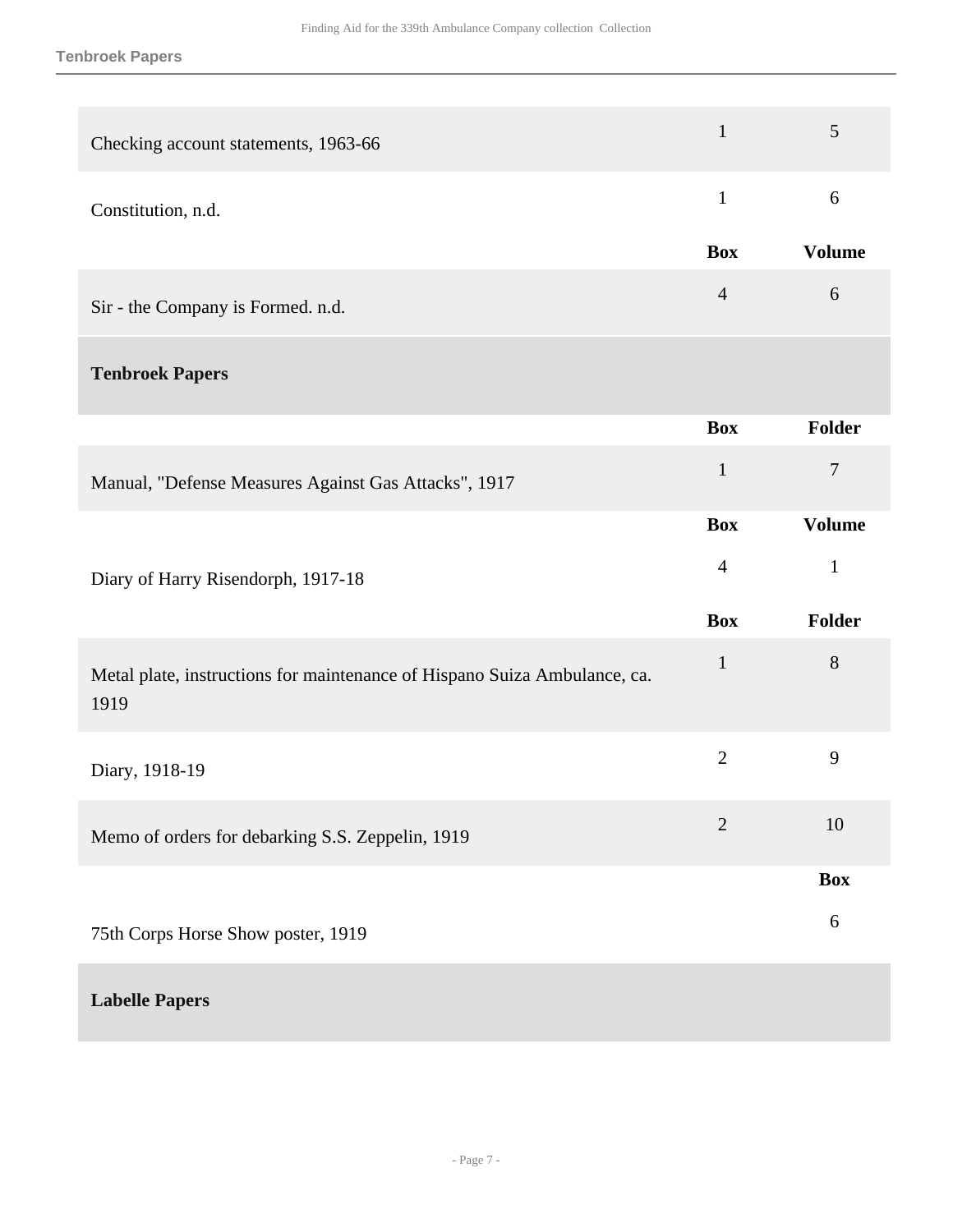#### **Zahm Papers**

|                                                       | <b>Box</b>     | Folder         |
|-------------------------------------------------------|----------------|----------------|
| Thanksgiving menu, Camp Custer, 1917                  | $\mathbf{1}$   | $\overline{9}$ |
|                                                       | <b>Box</b>     | <b>Volume</b>  |
| Photo albums, scenes from the war in France, ca. 1919 | 6              | $1 - 3$        |
| <b>Zahm Papers</b>                                    |                |                |
|                                                       | <b>Box</b>     | <b>Volume</b>  |
| Class Register, n.d.                                  | $\overline{4}$ | $\mathbf{2}$   |
|                                                       | <b>Box</b>     | <b>Folder</b>  |
| Thanksgiving menu, Moselle, France, 1918              | $\mathbf{1}$   | 10             |
| Roster of Members, n.d.                               | $\mathbf{1}$   | 11             |
| <b>General Papers</b>                                 |                |                |
|                                                       | <b>Box</b>     | <b>Folder</b>  |
| French and German currency, 1914, 1918, n.d.          | $\mathbf{1}$   | 12             |
| Memorabilia, 1917-19                                  | $\mathbf{1}$   | 13             |
| 339th Roster, 1917-19                                 | $\overline{2}$ | $\mathbf{1}$   |
| News clippings, 1917-79, n.d.                         | $\overline{2}$ | $\mathbf{2}$   |
|                                                       | <b>Box</b>     | <b>Volume</b>  |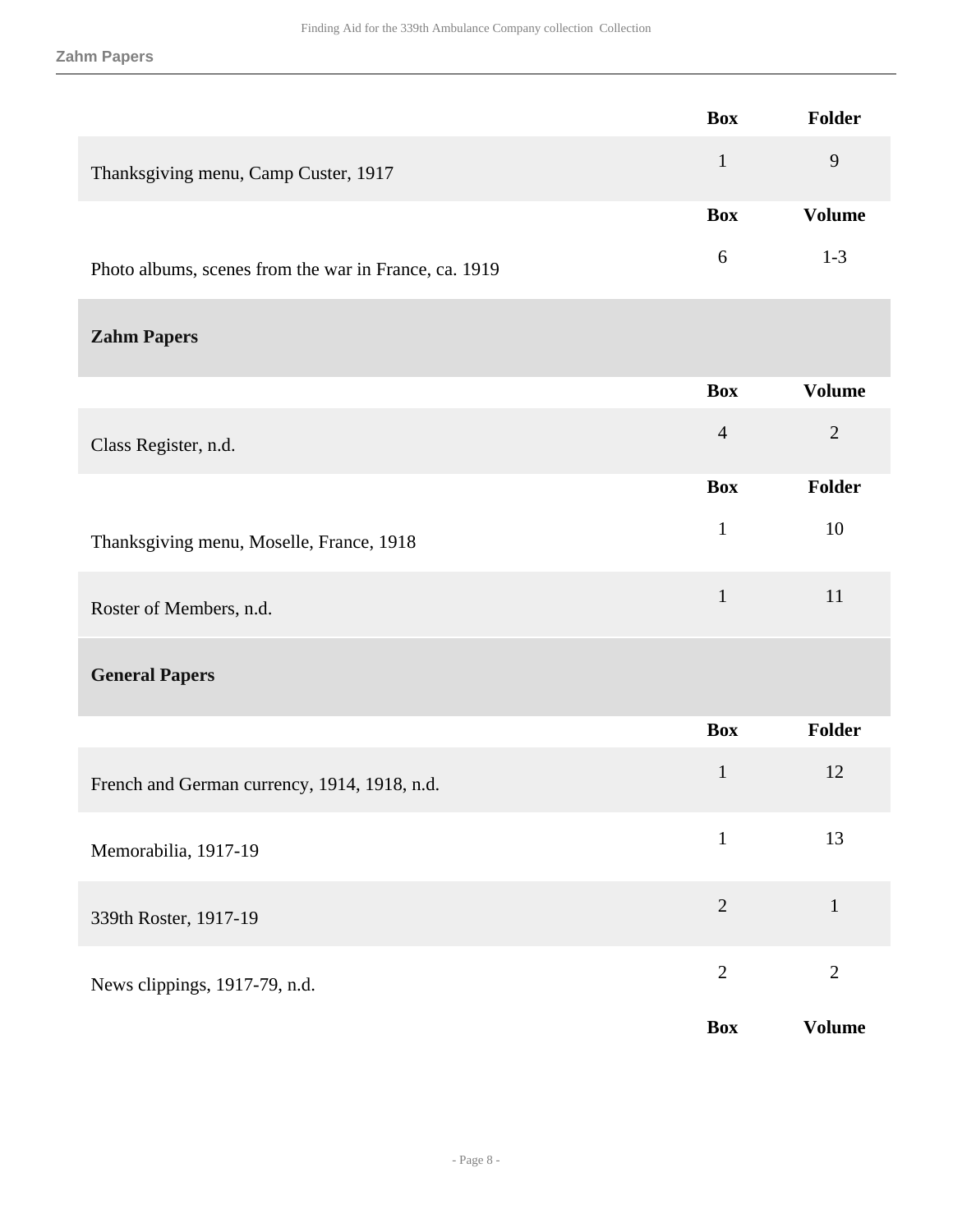#### **General Papers**

| America's Way to the War in France, ca. 1917             | $\overline{4}$ | 8              |
|----------------------------------------------------------|----------------|----------------|
|                                                          | <b>Box</b>     | <b>Folder</b>  |
| Handbook for the Sanitary Troops, 1917                   | $\overline{4}$ | 10             |
| YMCA Educational Work in War Camps, 1918                 | $\overline{4}$ | $\tau$         |
| Yanks, 1918                                              | $\overline{4}$ | 9              |
| General orders, troops on board S.S. Anchises, 1918      | $\overline{2}$ | 3              |
| Cartoon Sketches, ca. 1919                               | $\overline{2}$ | $\overline{4}$ |
| Correspondence from Harry Risendorph to his sister, 1919 | $\mathbf{1}$   | 14             |
| Romsey Abbey Church booklet, ca. 1919                    | $\mathbf{1}$   | 15             |
| Soldiers envelope, ca. 1919                              | $\mathbf{1}$   | 16             |
| Correspondence, 1939-45, 1963, n.d.                      | $\overline{2}$ | 5              |
| Membership rosters, 1947-71                              | $\overline{2}$ | 6              |
| Remembrance cards, 1971                                  | $\mathbf{1}$   | 17             |
|                                                          |                | <b>Box</b>     |
| Taped interview, Vernie Zahm, 1980                       |                | $\overline{7}$ |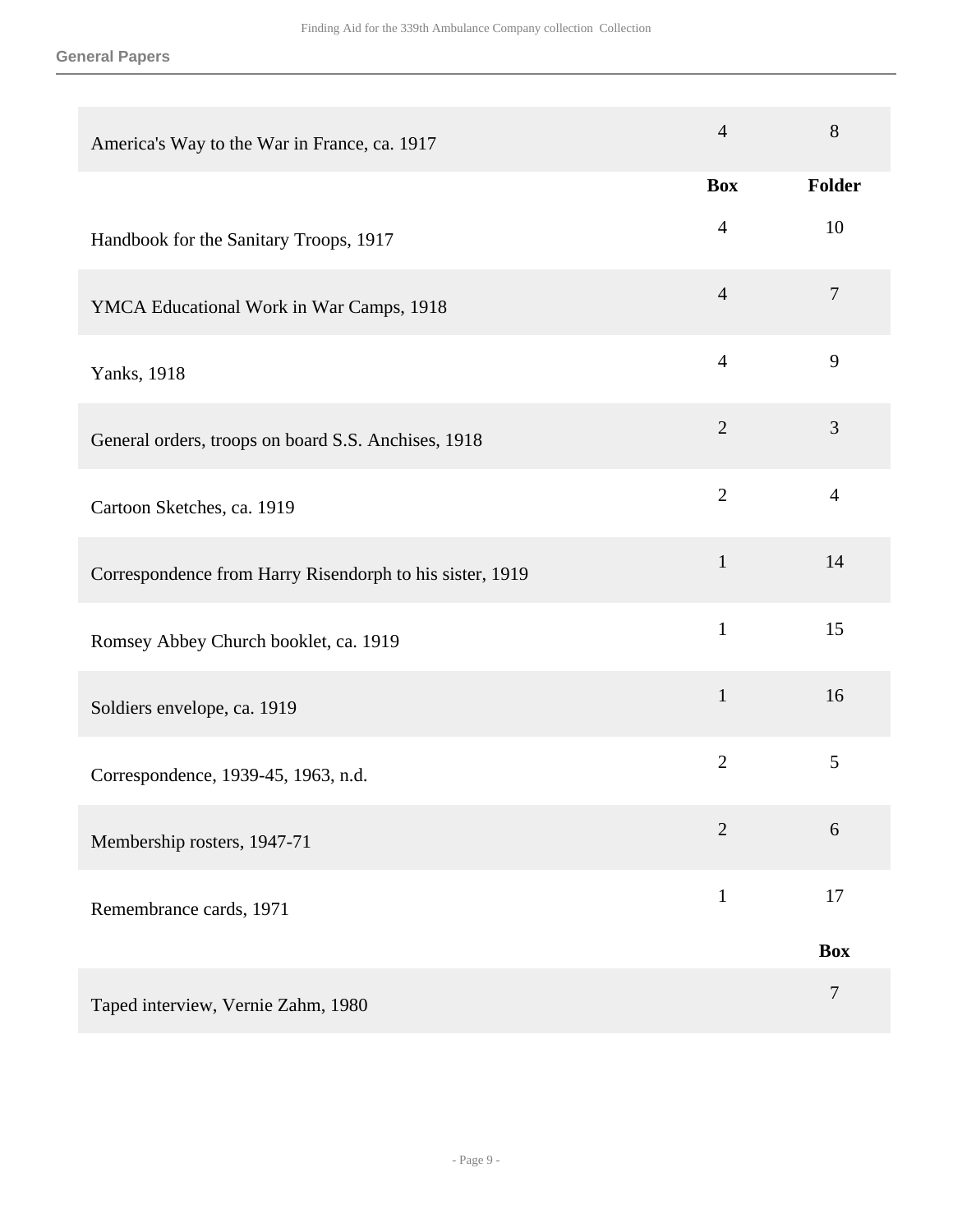| Taped interview, Elmos "Red" Nobles, 1988            |              | $\tau$         |
|------------------------------------------------------|--------------|----------------|
|                                                      | <b>Box</b>   | Folder         |
| Meeting Roster, 1986                                 | $\mathbf{1}$ | 18             |
| Song book, n.d.                                      | $\mathbf{1}$ | 19             |
| Cartoon, n.d.                                        | 6            | $\overline{4}$ |
| Photographs, 1918-1966                               |              |                |
|                                                      | <b>Box</b>   | Folder         |
| Camp Custer, 1918                                    | $\mathbf{1}$ | 20             |
| People. Unidentified, ca. 1918                       | $\mathbf{1}$ | 21             |
| People. Identified, MacKenzie, ca. 1918              | $\mathbf{1}$ | 22             |
| U.S. General Hospital, West Baden, Indiana, ca. 1919 | $\mathbf{1}$ | 23             |
| S.S. Zeppelin, 1919                                  | $\mathbf{1}$ | 24             |
| U.C. 97, ex-German submarine, ca. 1925               | $\mathbf{1}$ | 25             |
| Group Photos, people identified, 1947, 1966-67       | $\mathbf{1}$ | 26             |
| Group photos, unidentified, ca. 1919, 1966           | $\mathbf{1}$ | 27             |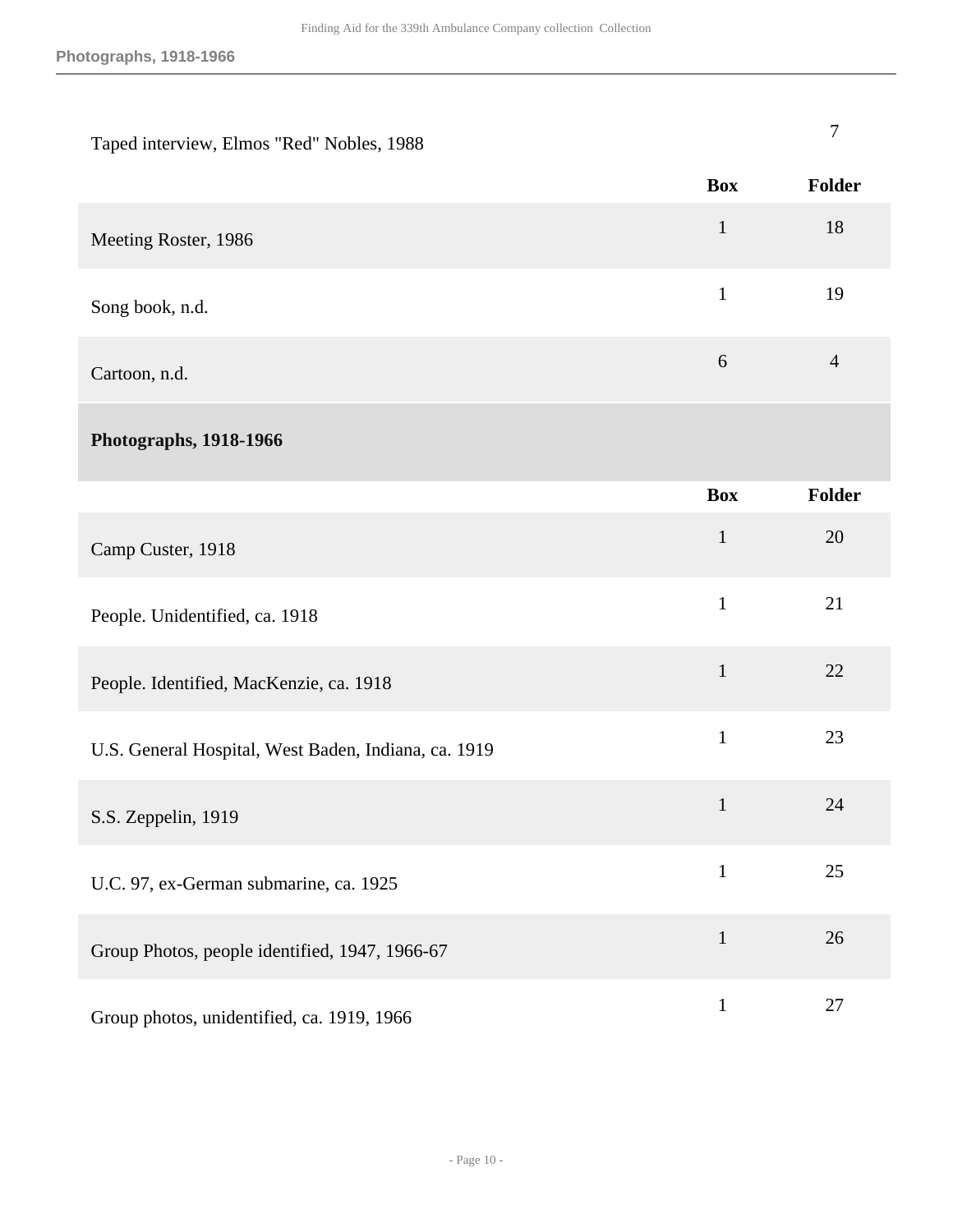**Photographs, 1918-1966**

|                                                                                            | <b>Drawer</b> | <b>Folder</b>  |
|--------------------------------------------------------------------------------------------|---------------|----------------|
| Camp Custer, 1917 / Spencer & Wyckoff, Detroit. Panoramic Photo Ellis<br>Photographs       | FF.IX.D.      | 3              |
|                                                                                            | <b>Box</b>    | <b>Folder</b>  |
| Group photo, unidentified, ca. 1919                                                        | $\mathbf{1}$  | 28             |
| Scene, ca. 1919                                                                            | $\mathbf{1}$  | 29             |
| People, Identified. "Deac." Ellis, ca. 1918                                                | $\mathbf{1}$  | 30             |
| Group photos, unidentified, Camp Custer, 1918                                              | $\mathbf{1}$  | 31             |
| People unidentified, ca. 1918                                                              | $\mathbf{1}$  | 32             |
| Views, France, ca. 1919                                                                    | $\mathbf{1}$  | 33             |
| Panorama views, Camp Custer 1918                                                           | 6             | $\mathbf{1}$   |
| Scenes, behind the front, France, 1918-19                                                  | 6             | $\overline{2}$ |
| War Scenes, ca. 1919                                                                       | $\mathbf{1}$  | 34             |
| Railroad station, ca. 1919                                                                 | $\mathbf{1}$  | 35             |
|                                                                                            | <b>Drawer</b> | <b>Folder</b>  |
| 310 Sanitary Train / Photo by Spencer & Wyckoff, Detroit, Mich. Nov. 26,<br>1917. 2 copies | FF.IX.D.      | $\mathbf{1}$   |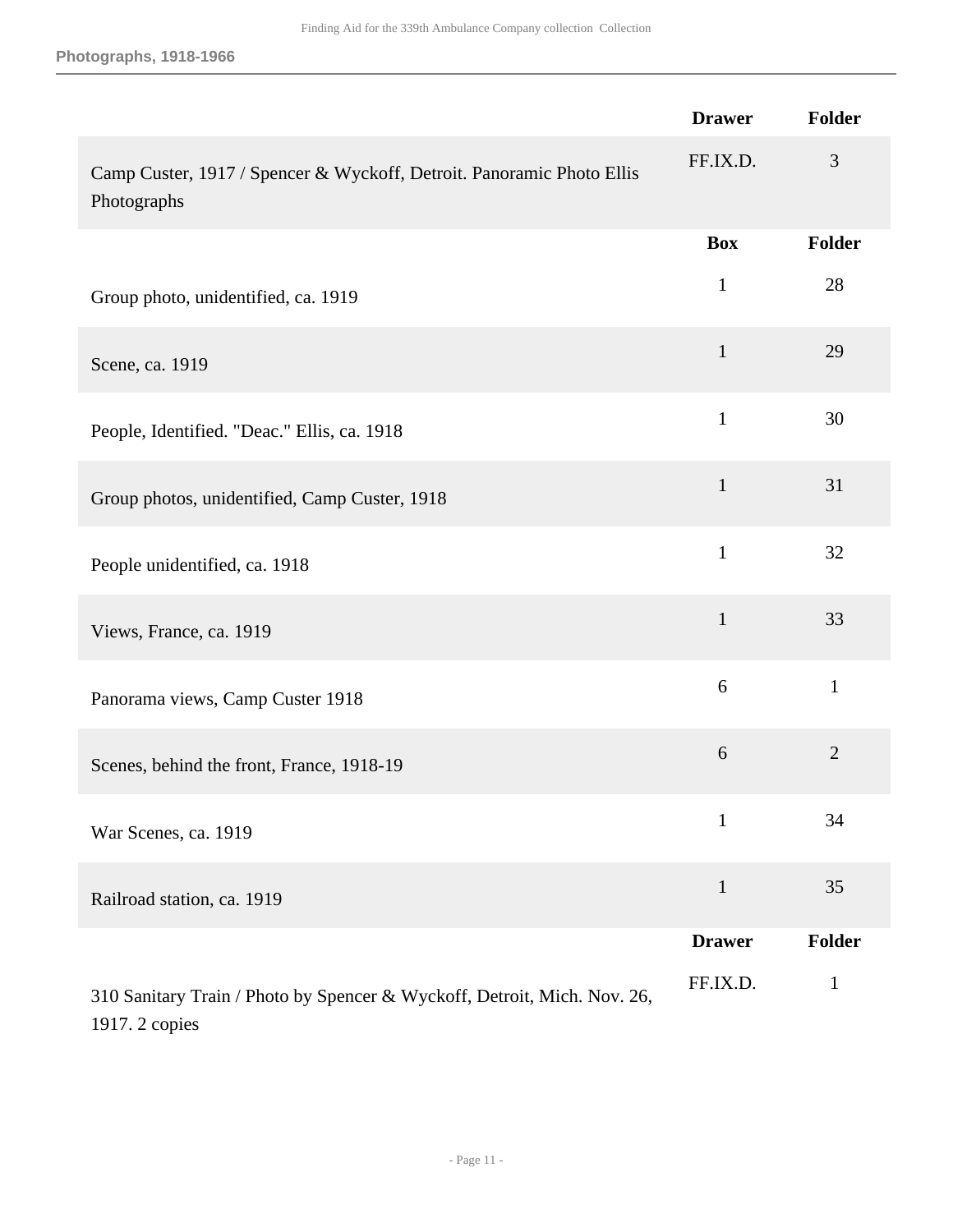| Panorama view, 30th Sanitary Train, 85th Div. N.A., Camp Custer, Mi.<br>1917. D.H. Pritchard | FF.IX.D. |  |
|----------------------------------------------------------------------------------------------|----------|--|
| Back From France. Headquarters Detachment and Troup 85th Division.<br>Pictorial              | FF.IX.D. |  |

### **Tenbroek Photographs**

|                                      | <b>Box</b>   | Folder |
|--------------------------------------|--------------|--------|
| Ship, 1919                           | $\mathbf 1$  | 36     |
| Scenes, ca. 1919                     | $\mathbf{1}$ | 37     |
| People. Unidentified, ca. 1919       | $\mathbf{1}$ | 38     |
| People. Shafer, Chet, ca. 1919       | $\mathbf{1}$ | 39     |
| Push-ball, Camp Custer, 1918         | $\mathbf{1}$ | 40     |
| Group photos, unidentified, ca. 1919 | $\mathbf{1}$ | 41     |
| Labelle (La Belle) Photographs       |              |        |
|                                      | <b>Box</b>   | Folder |
| Push-ball Camp Custer, ca. 1918      | $\mathbf{1}$ | 42     |
| Group photos, unidentified, ca. 1919 | $\mathbf{1}$ | 43     |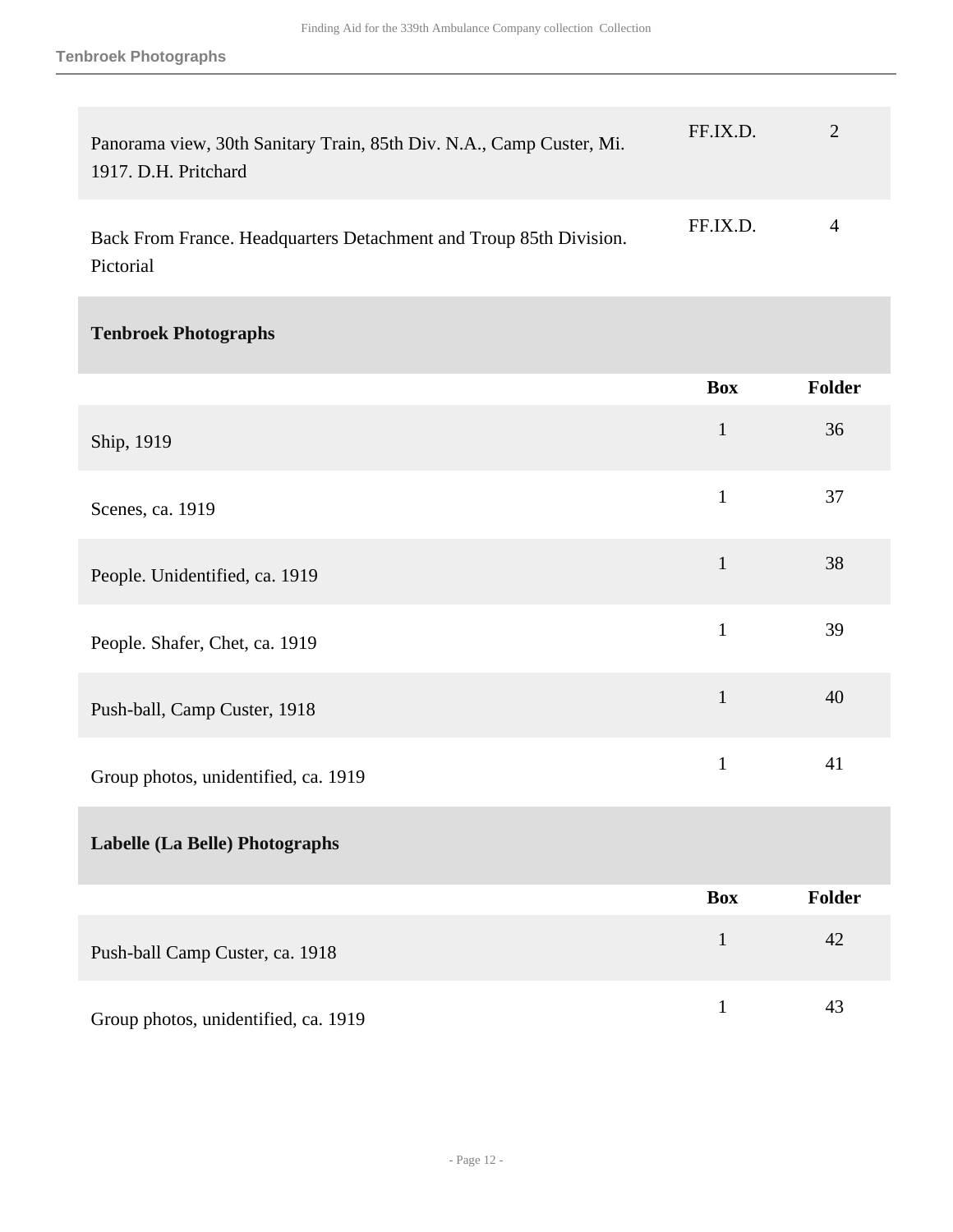| People. Unidentified, ca. 1919   | $\mathbf{1}$ | 44             |
|----------------------------------|--------------|----------------|
| Negatives, n.d., #108-1 to 108-9 |              |                |
|                                  |              | <b>Box</b>     |
| Buildings. Exteriors (3).        |              | $\overline{7}$ |
| Houses. Exteriors.               |              | 7              |
| People. Unidentified, (10).      |              | $\overline{7}$ |
| People. Groups, (12).            |              | 7              |

## **Postcards, ca. 1917-1919, n.d.**

|                                       | <b>Box</b> | <b>Folder</b>  |
|---------------------------------------|------------|----------------|
| Aubigny, France                       | 3          | $\mathbf{1}$   |
| Camp Custer, Michigan                 | 3          | $\overline{2}$ |
| The Capitol, Harrisburg, Pa.          | 3          | 3              |
| Charmes-la-Cote, France               | 3          | 4              |
| Cathedral Square, Fort Wayne, Indiana | 3          | 5              |
| Chaumont, France                      | 3          | 6              |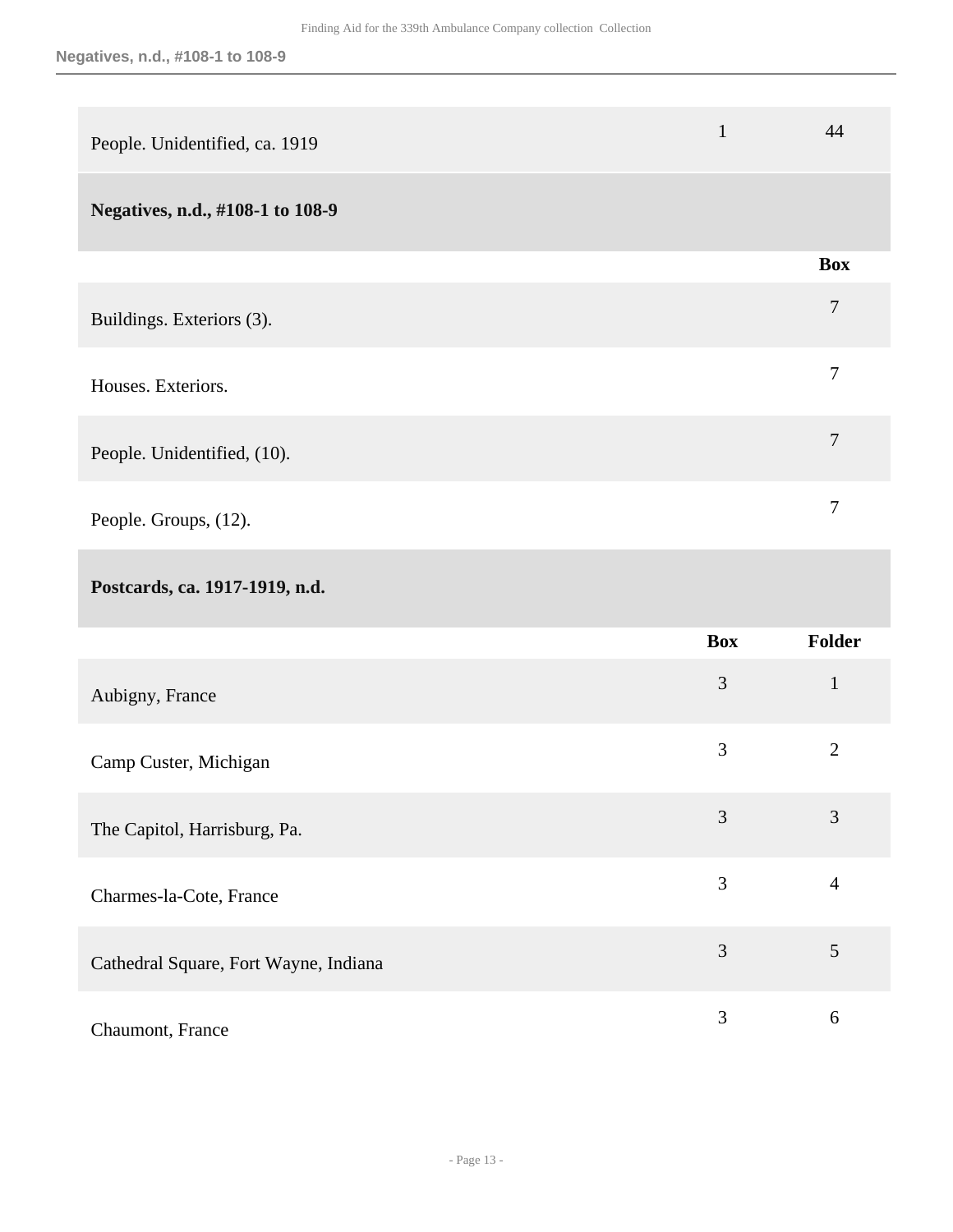| Christmas                       | $\overline{3}$ | $\overline{7}$ |
|---------------------------------|----------------|----------------|
| Clermont-Ferrand, France        | $\mathfrak{Z}$ | $8\,$          |
| Conlie, France                  | $\mathfrak{Z}$ | $\overline{9}$ |
| Cosne, France                   | 3              | 10             |
| Dijon, France                   | 3              | 11             |
| DuMont, France                  | $\overline{3}$ | 12             |
| Henrichemont, France            | 3              | 13             |
| Jorquenay, France               | 3              | 14             |
| La Bourboule, France            | 3              | 15             |
| La Chappelle-D'Angillon, France | 3              | 16             |
| Langres, France                 | $\mathfrak{Z}$ | 17             |
| La Suze, France                 | $\mathfrak{Z}$ | $18\,$         |
| Les Settons, France             | $\mathfrak{Z}$ | 19             |
| Lyon, France                    | $\mathfrak{Z}$ | 20             |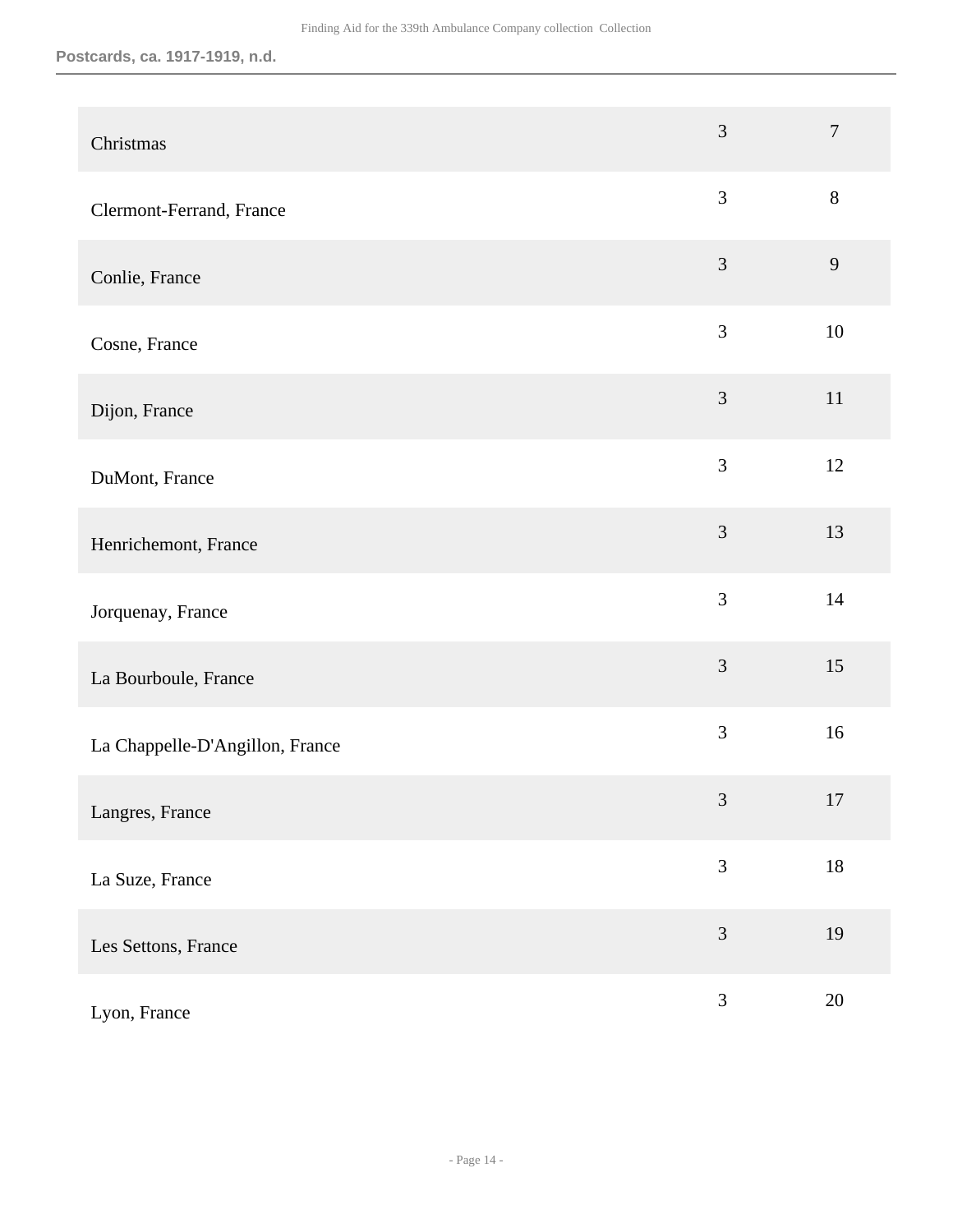| Maigne, France                                   | 3              | 21 |
|--------------------------------------------------|----------------|----|
| Metz, France                                     | 3              | 22 |
| Mezeray, France                                  | $\mathfrak{Z}$ | 23 |
| Paris, France                                    | 3              | 24 |
| Pennsylvania Station, Pittsburgh, Pa.            | $\overline{3}$ | 25 |
| Saint Francis Catholic Church, Petosky, Michigan | 3              | 26 |
| Saint Germain, France                            | 3              | 27 |
| Saint Satur, France                              | 3              | 28 |
| Saint-Saturnin, France                           | 3              | 29 |
| Sancerre, France                                 | 3              | 30 |
| Soldiers Monument, Coldwater, Michigan           | $\mathfrak{Z}$ | 31 |
| Toul, France                                     | 3              | 32 |
| Union Depot, Wilkes-Barr, Pa.                    | 3              | 33 |
| <b>Tenbroek Postcards</b>                        |                |    |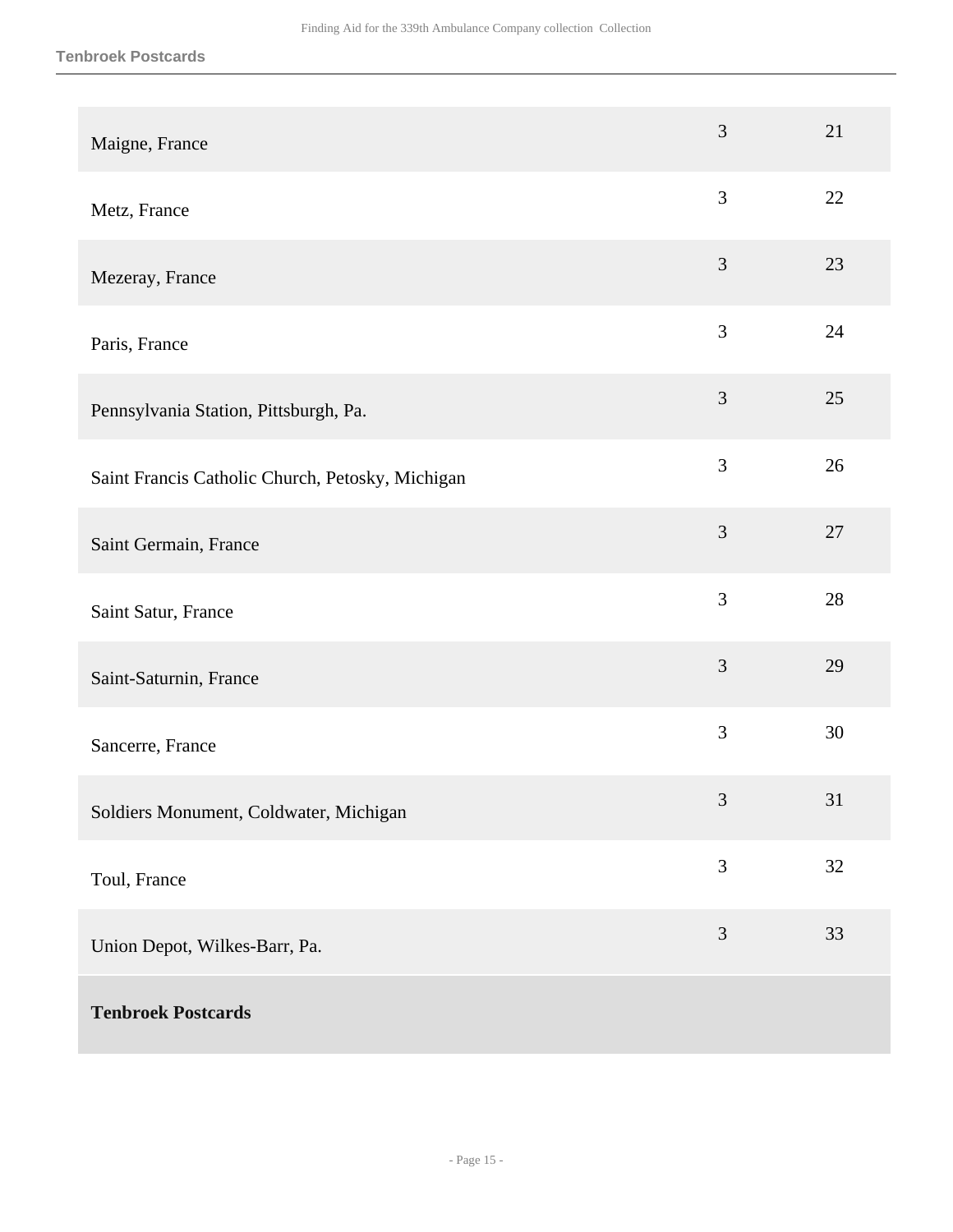**Tenbroek Postcards**

|                                    | <b>Box</b>     | Folder |
|------------------------------------|----------------|--------|
| American Red Cross Canteen, France | 3              | 34     |
| Charms-la-Cote, France             | 3              | 35     |
| Chaumont, France                   | 3              | 36     |
| Conlie, France                     | $\overline{3}$ | 37     |
| Cosne, France                      | 3              | 38     |
| Dijon, France                      | 3              | 39     |
| La Suze, France                    | 3              | 40     |
| LeMans, France                     | 3              | 41     |
| Lyon, France                       | 3              | 42     |
| Maron, France                      | 3              | 43     |
| Melun, France                      | $\overline{3}$ | $44\,$ |
| Metz, France                       | $\mathfrak{Z}$ | 45     |
| Nancy, France                      | 3              | 46     |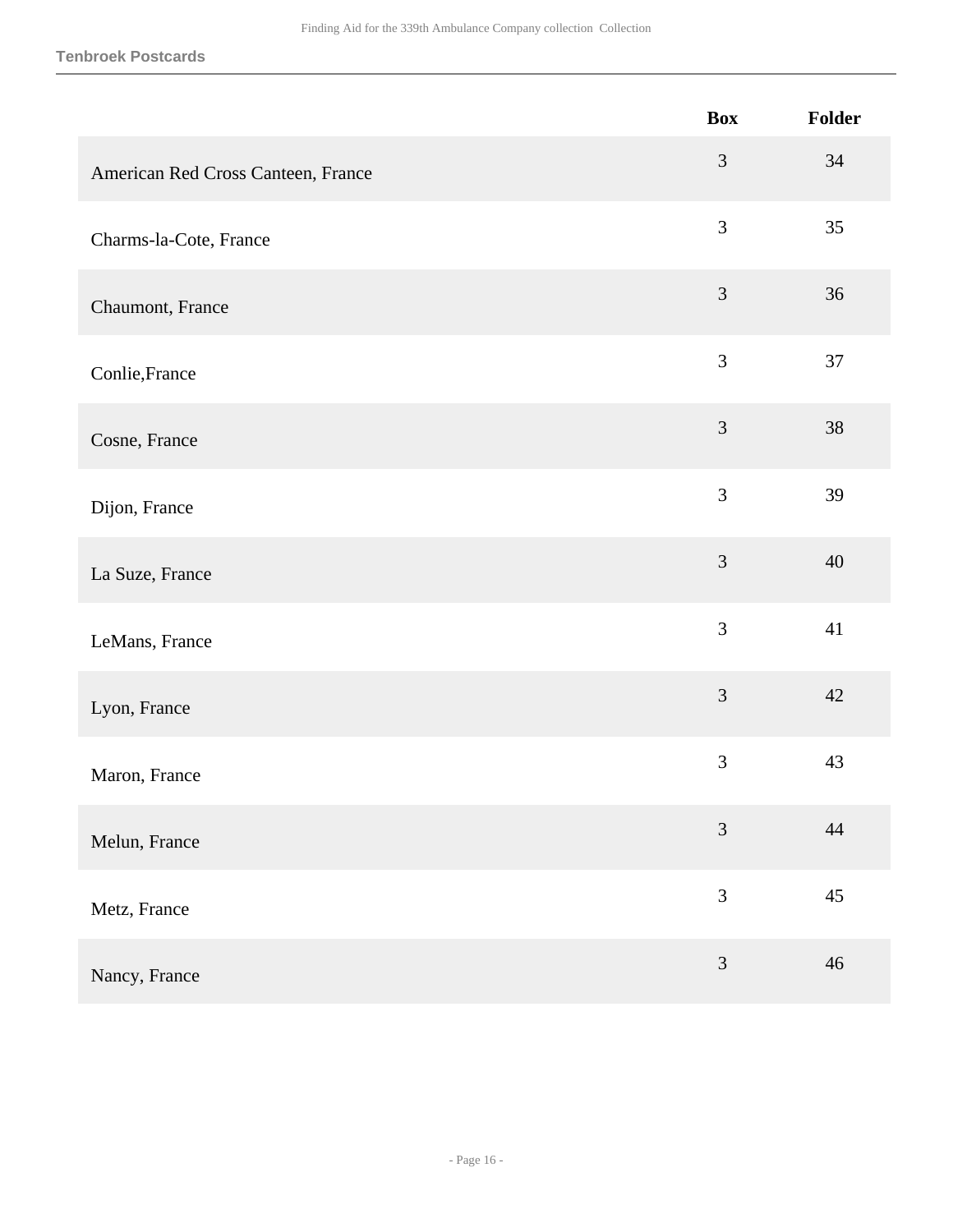| Romsey, France           | $\mathfrak{Z}$ | 47     |
|--------------------------|----------------|--------|
| Saint Satur, France      | 3              | 48     |
| Sancerre, France         | 3              | 49     |
| Strasbourg, Germany      | $\mathfrak{Z}$ | 50     |
| Toul, France             | 3              | 51     |
| <b>Labelle Postcards</b> |                |        |
|                          | <b>Box</b>     | Folder |
|                          |                |        |
| Auray, France            | $\mathfrak{Z}$ | 52     |
| Autun, France            | $\overline{3}$ | 53     |
| Beaumont, France         | 3              | 54     |
| Bellery, France          | 3              | 55     |
| Brest, France            | $\mathfrak{Z}$ | 56     |
| Bourges, France          | $\mathfrak{Z}$ | 57     |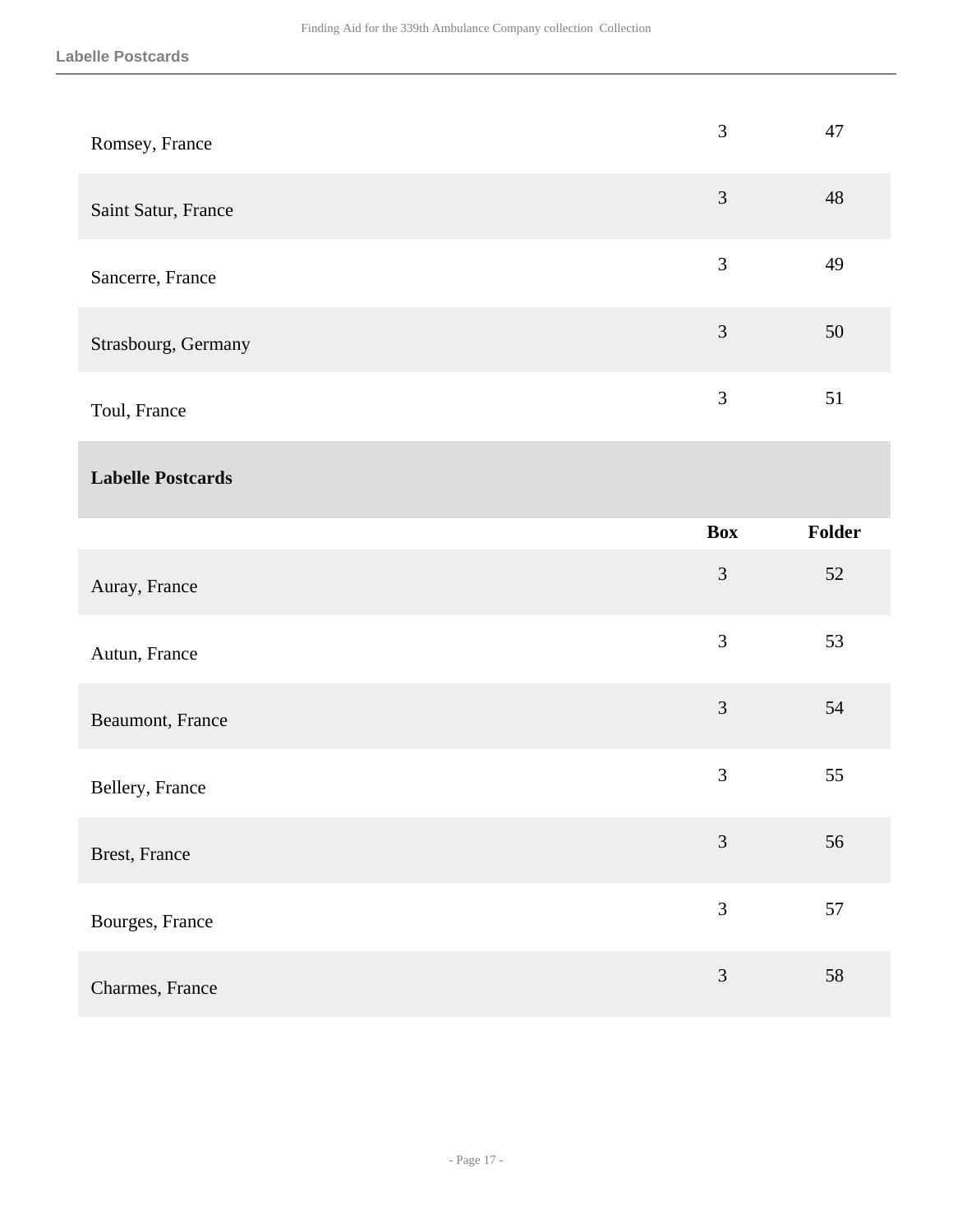| Charmes-la-Cote, France  | 3              | 59     |
|--------------------------|----------------|--------|
| Chateau DeMontjeu        | $\mathfrak{Z}$ | 60     |
| Chaumont, France         | 3              | 61     |
| Clermont-Ferrand, France | $\mathfrak{Z}$ | 62     |
| Conlie, France           | 3              | 63     |
| Cosne, France            | $\mathfrak{Z}$ | 64     |
| Cote-d'Azur, France      | 3              | 65     |
| Dijon, France            | 3              | 66     |
| Domremy, France          | 3              | 67     |
| Faverolles, France       | 3              | 68     |
| Gaudach, France          | 3              | 69     |
| Jeanne D'Arc             | $\mathfrak{Z}$ | 70     |
| LeMans, France           | 3              | $71\,$ |
| Langres, France          | 3              | 72     |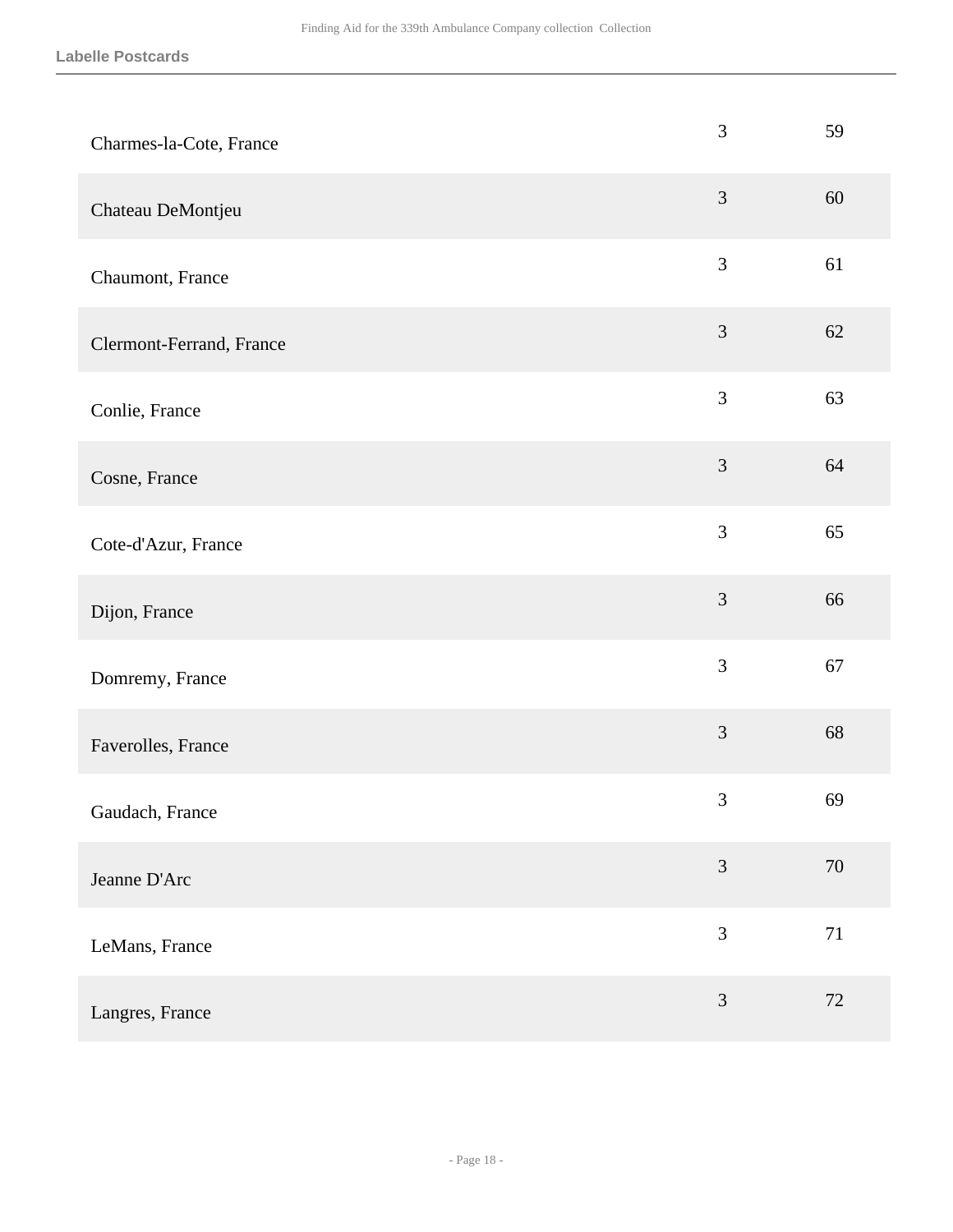| La Suze, France            | 3              | 73     |
|----------------------------|----------------|--------|
| Metz, France               | 3              | 74     |
| Menton, France             | 3              | 75     |
| Mezeray, France            | $\mathfrak{Z}$ | 76     |
| Monte Carlo, France        | $\overline{3}$ | $77\,$ |
| Nancy, France              | 3              | 78     |
| Neufchateau, France        | $\overline{3}$ | 79     |
| Nevers, France             | 3              | 80     |
| Nice, France               | 3              | 81     |
| Nogent-en-Bassigny, France | 3              | 82     |
| Paris, France              | 3              | 83     |
| Pouilly-sur-Loire, France  | $\mathfrak{Z}$ | 84     |
| Rolampont, France          | $\mathfrak{Z}$ | 85     |
| Romsey, France             | $\mathfrak{Z}$ | 86     |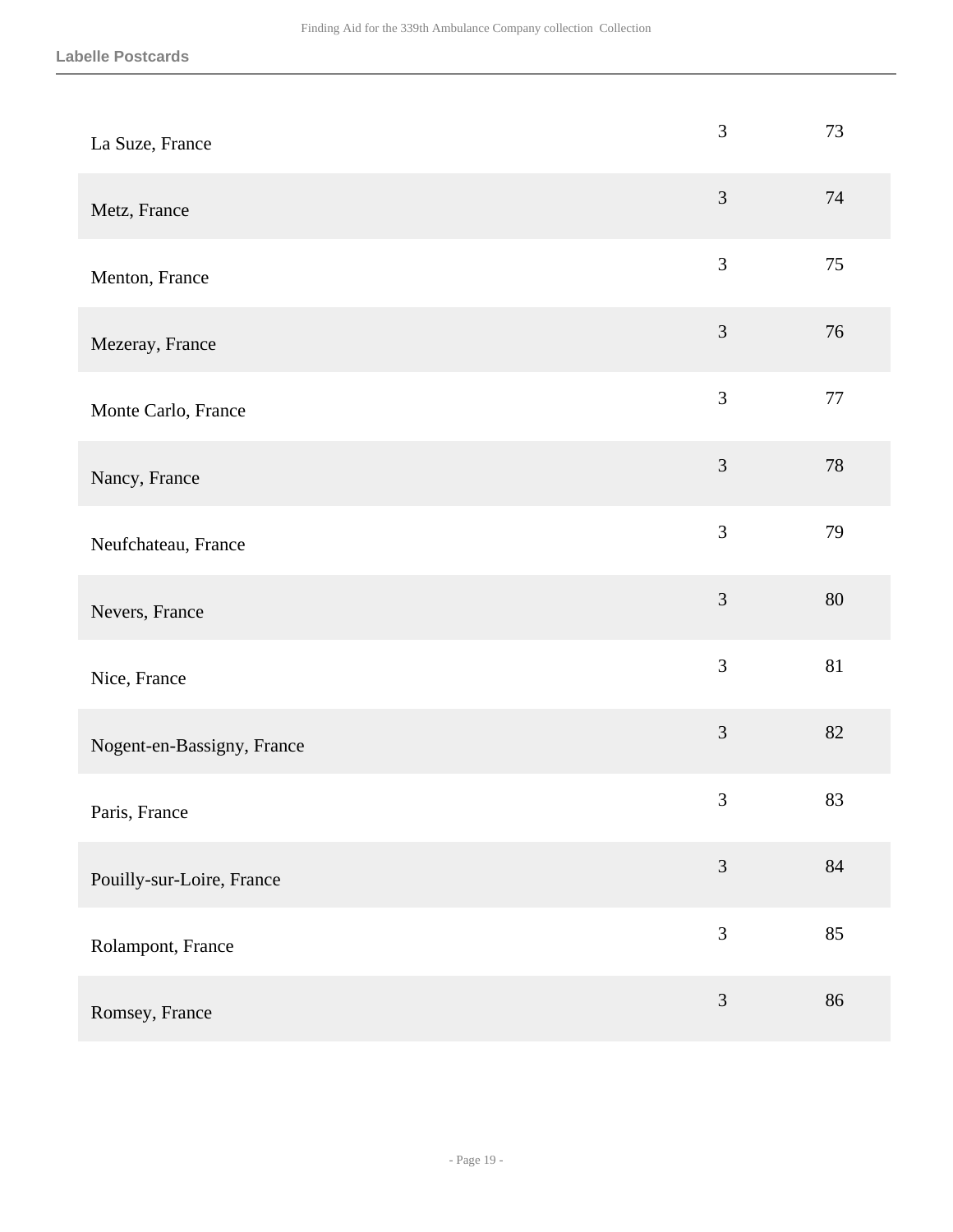| Saint Ciergues, France           | 3          | 87     |
|----------------------------------|------------|--------|
| Saint-Pons, France               | 3          | 88     |
| Saint Satur, France              | 3          | 89     |
| Sancerre, France                 | 3          | 90     |
| Seicheprey, France               | 3          | 91     |
| Strausbourg, Germany             | 3          | 92     |
| Toul, France                     | 3          | 93     |
| Tours, France                    | 3          | 94     |
| Unidentified, France             | 3          | 95     |
| Vancouleurs, France              | 3          | 96     |
| <b>Ellis Postcards</b>           |            |        |
|                                  | <b>Box</b> | Folder |
| The Abbey, France                | 3          | 97     |
| Alliance Canteen, Alliance, Ohio | 3          | 98     |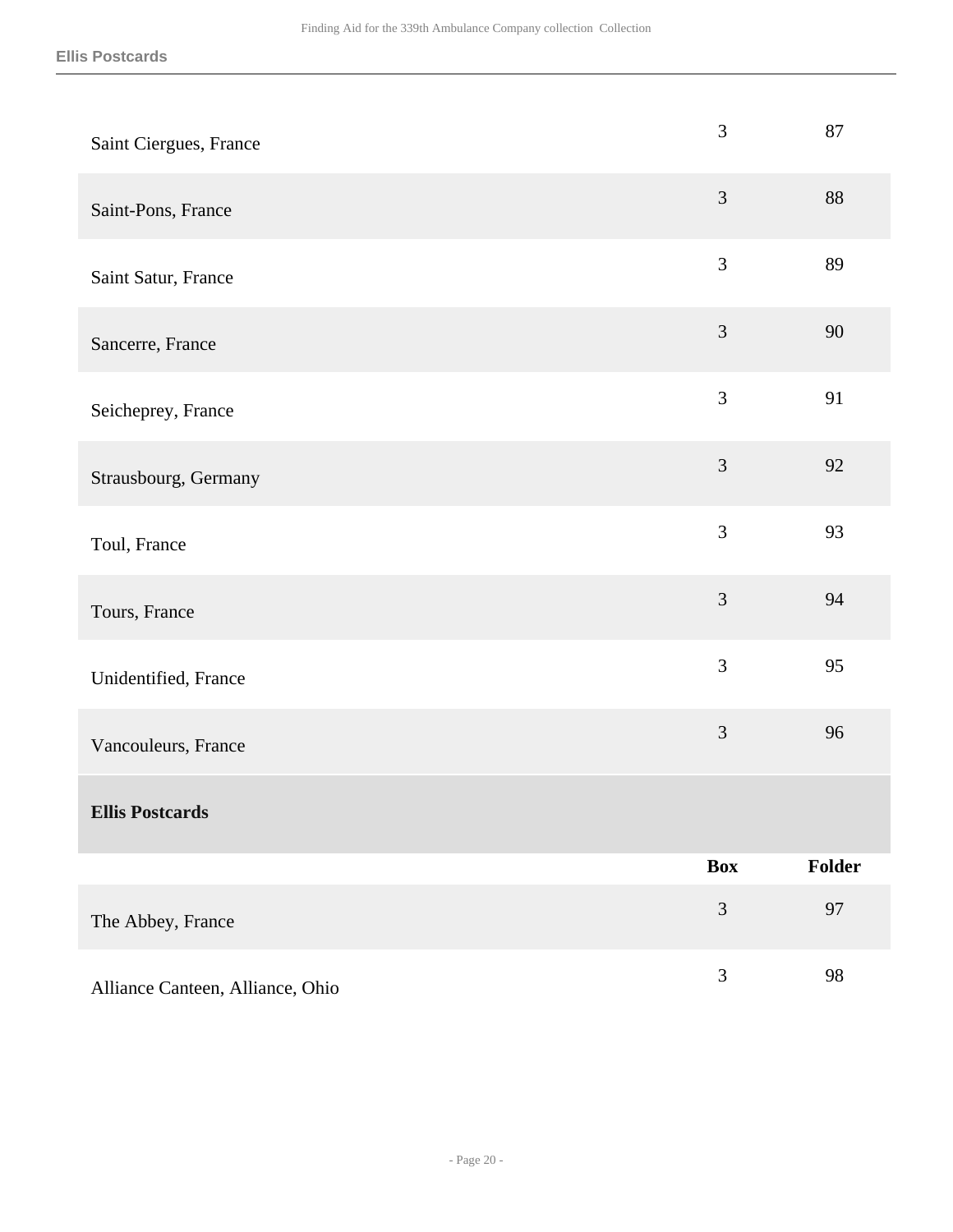| <b>Brest, France</b>                        | 3              | 99      |
|---------------------------------------------|----------------|---------|
| Camp Custer, Michigan                       | $\mathfrak{Z}$ | 100     |
| The Capitol, Harrisburg, Pa.                | $\mathfrak{Z}$ | 101     |
| Coln, France                                | 3              | 102     |
| Cosne, France                               | 3              | 103     |
| English Church                              | 3              | 104     |
| Eltville, France                            | 3              | 105     |
| Ferry Landing, Windsor, Ontario             | 3              | 106     |
| Grotto of Pierre la Treiche                 | 3              | 107     |
| La Bourboule, France                        | 3              | 108     |
| La Suze, France                             | $\mathfrak{Z}$ | 109     |
| Lewis and Clark High School, Spokane, Wash. | 3              | $110\,$ |
| Lyon, France                                | $\mathfrak{Z}$ | $111\,$ |
| Nice, France                                | $\mathfrak{Z}$ | 112     |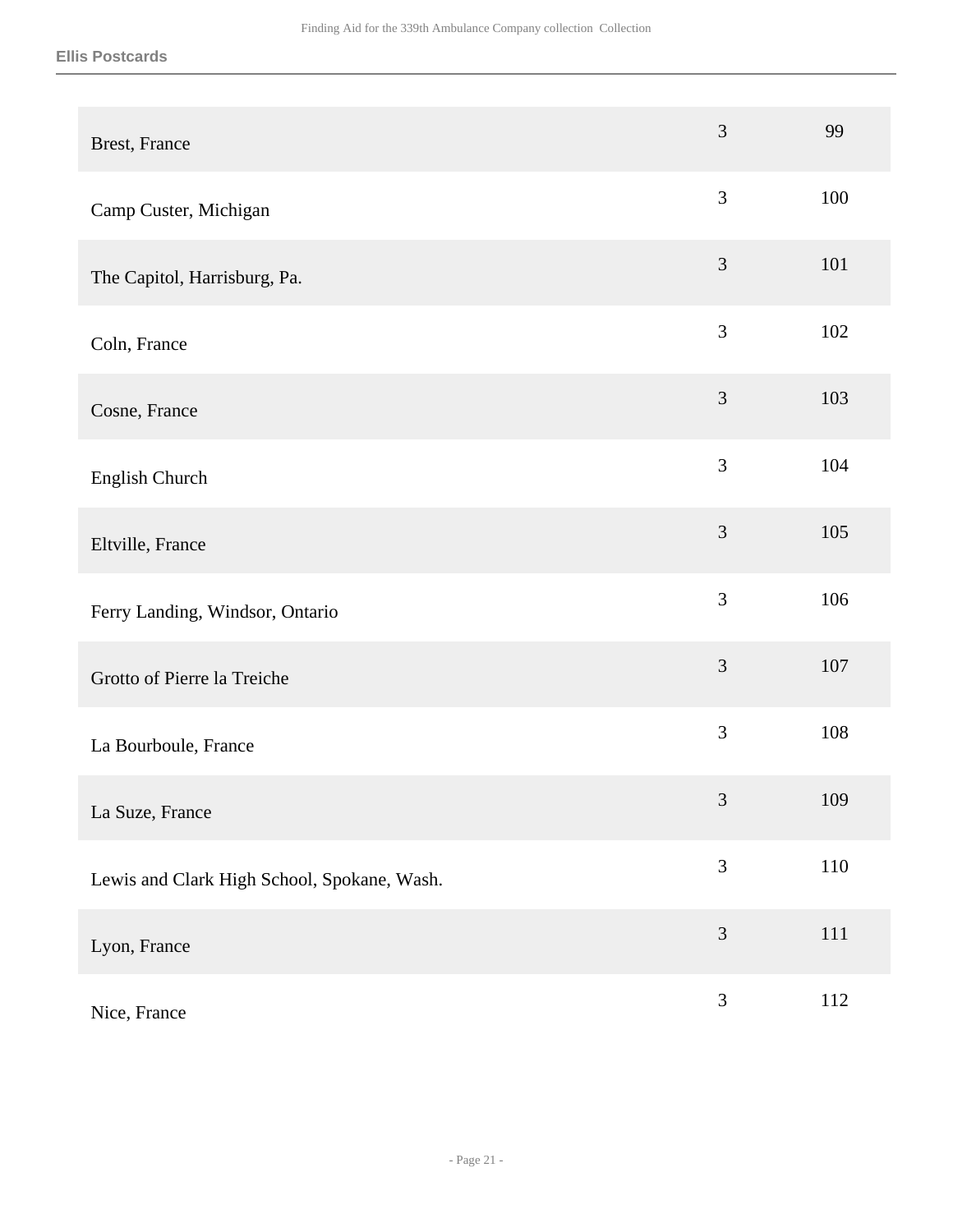| Plain postcard                                  | 3              | 113           |
|-------------------------------------------------|----------------|---------------|
| Ridge Route, Calif.                             | 3              | 114           |
| Sancerre, France                                | $\mathfrak{Z}$ | 115           |
| Sayre, Pa.                                      | $\overline{3}$ | 116           |
| Toul, France                                    | $\mathfrak{Z}$ | 117           |
| <b>U.S. Army Commissary</b>                     | 3              | 118           |
| Woolworth Bldg., New York                       | $\mathfrak{Z}$ | 119           |
| <b>Scrapbooks, 1918-70</b>                      |                |               |
| <b>Ellis Scrapbooks</b>                         |                |               |
|                                                 | <b>Box</b>     | <b>Volume</b> |
| 339th Ambulance Co. Chow and Chatter, 1947-1970 | $\sqrt{5}$     | $\mathbf{1}$  |
| <b>Tenbroek Scrapbooks</b>                      |                |               |
|                                                 | <b>Box</b>     | <b>Volume</b> |
| 1918                                            | $\sqrt{5}$     | $\mathbf{2}$  |
|                                                 | <b>Box</b>     | Folder        |